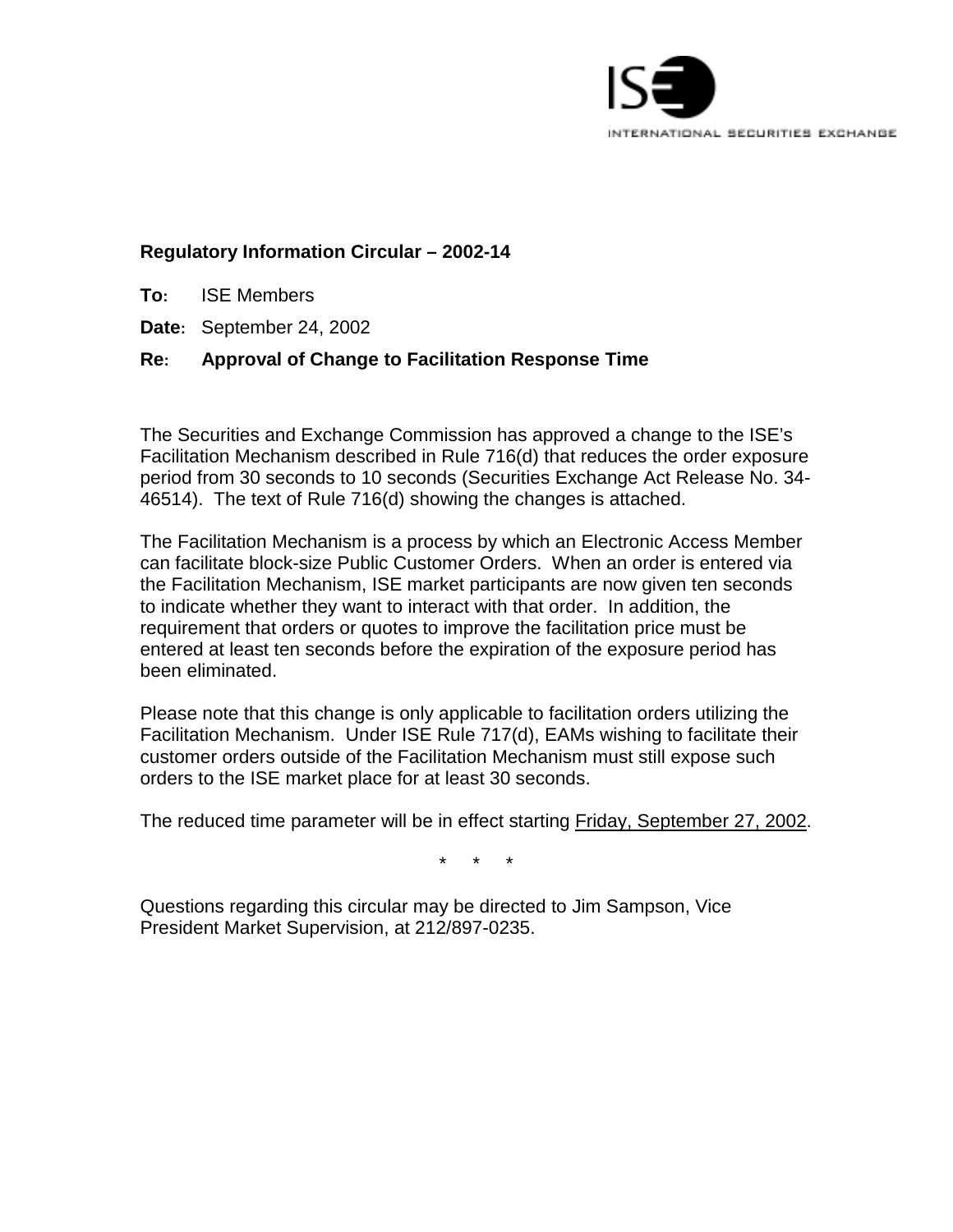#### Text of Rule Change

Underlining indicates additions; [brackets] indicate deletions

#### **Rule 716. Block Trades**

\* \* \*

(d) *Facilitation Mechanism.* The Facilitation Mechanism is a process by which an Electronic Access Member can facilitate block-size Public Customer Orders. Electronic Access Members must be willing to facilitate the entire size of orders entered into the Facilitation Mechanism.

(1) Upon the entry of an order into the Facilitation Mechanism, a broadcast message will be sent to the crowd Participants, which will be given an opportunity to indicate whether they want to participate in the facilitation of the Public Customer order at the facilitation price (an "Indication").

(2) Indications may be priced at the price of the order to be facilitated or at a better price, so long as such better price is to buy (sell) at a price that is below (above) the ISE best bid (offer), and must not exceed the size of the order to be facilitated.

(3) Crowd Participants may indicate a willingness to facilitate an order at an improved price that is equal to or higher (lower) than the best bid (offer) on the Exchange by entering orders or changing their quotes, as applicable[, but must do so at least ten (10) seconds prior to the expiration of the request for indications].

(4) At the end of the period given for the entry of Indications, the facilitation order will be automatically executed in full.

 (i) Unless there is sufficient size to execute the entire facilitation order at a better price, Public Customer bids (offers) on the Exchange at the time the facilitation order is executed that are priced higher (lower) than the facilitation price will be executed at the facilitation price. Non-Customer bids (offers) on the Exchange at the time the facilitation order is executed that are priced higher (lower) than the facilitation price will be executed at their stated price, thereby providing the order being facilitated a better price for the number of contracts associated with such higher bids (lower offers).

 (ii) The facilitating Electronic Access Member will execute at least forty percent (40%) of the original size of the facilitation order, but only after better-priced orders and quotes, as well as Public Customer Orders at the facilitation price are executed. Indications, quotes and Non-Customer Orders at the